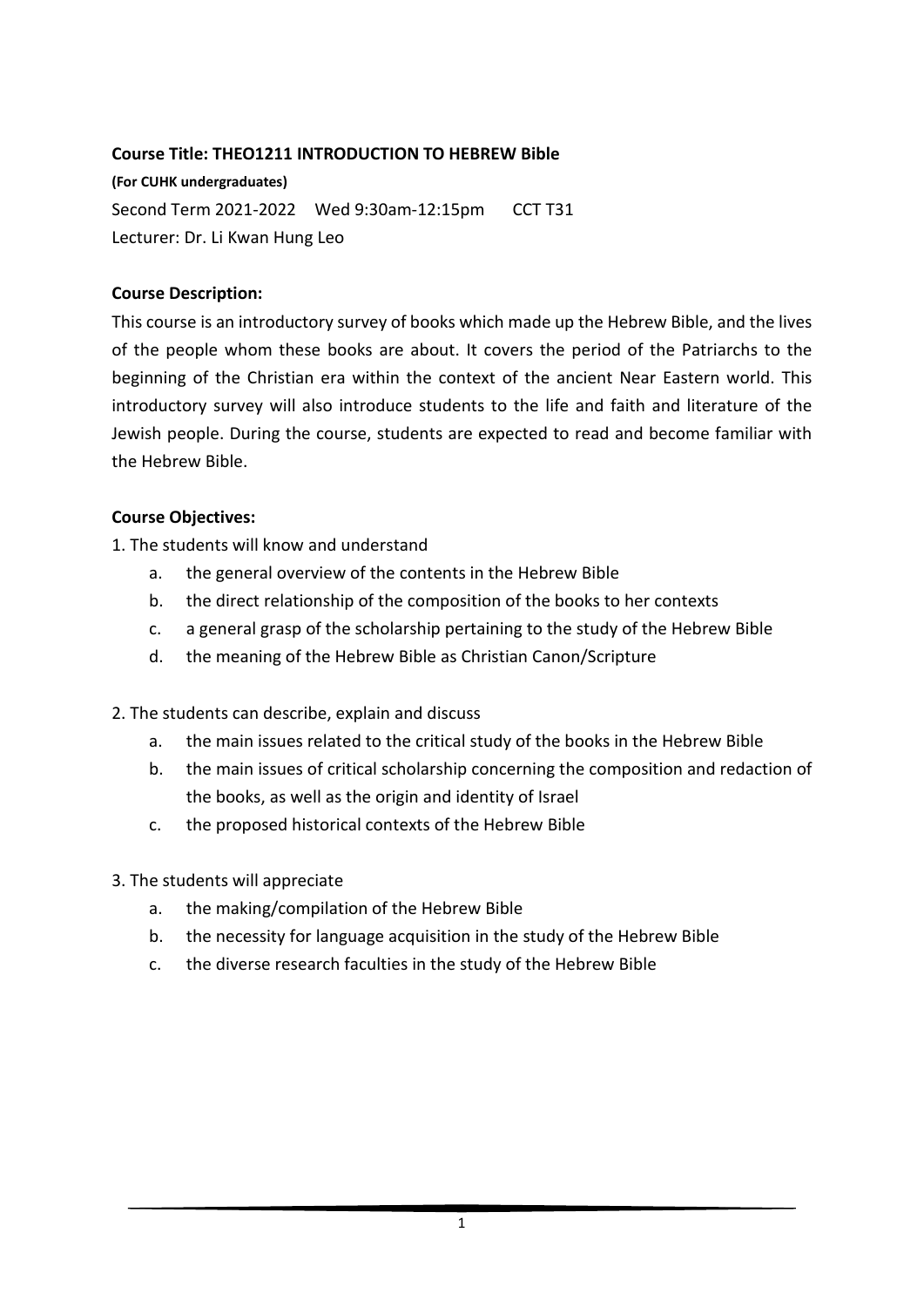### **Course Requirements:**

## 1. Reading Assignment (10%)

Either the English or Chinese version of Brueggemann Walter, An Introduction to the Old Testament: The Canon and Christian Imagination (Louisville, Ky.: Westminster John Knox Press, 2003). You must track ALL your reading by filling in the Reading Log and submit them by 8 May 2022 by eLearn website/Blackboard.

Failure to submit the Reading Log on time means no marks for this requirement.

### 2. Reflection (30%)

Write TWO reflection essays, each not less than 1500 (Eng)/2000 (Chi) words, and reflect on

- 1. the Introduction/approach of our Textbook (10%)
	- (Due Date: 9 Feb 2022)
- 2. the Concluding Reflection of our Textbook and/or our course in general (10%) (Due Date: 20 April 2022)

Each reflection should include the summary of what you have read/learnt (4 marks) and your response (comments or questions) to what you have read/learnt and/or interact with the content of the lectures and your readings (6 marks). You may submit these assignments by eLearn website/Blackboard on or before the due date accordingly. If you need to, only cite the bible references, BUT NOT the bible text itself. Marks will be heavily penalized if you do not comply.

3. Comments and discussion:(10%)

This course requests each student to actively participate in class discussion through raising AT LEAST THREE relevant questions or comments both on Brueggemann's viewpoint in our textbook and contents during lectures. *Using your learning in class to response to present, real-life situation is highly recommended.* Questions or comments must be verbally raised in class or posted in our social media group and/or course blogging cite. It needs to be submitted in writings at the end of the course together with the term paper, recording the date and questions raised and/or comments made.

(Due Date: 8 May 2022)

## 3. Term Paper (60%)

To facilitate your preparation and writing of the Term Paper, the assignment will be divided into 3 tasks and the marks distribution is as follow:

*Task 1+2: Paper proposal and Oral presentation (20%) Task 3: Exegetical Paper (40%)*

Task 1. Paper Proposal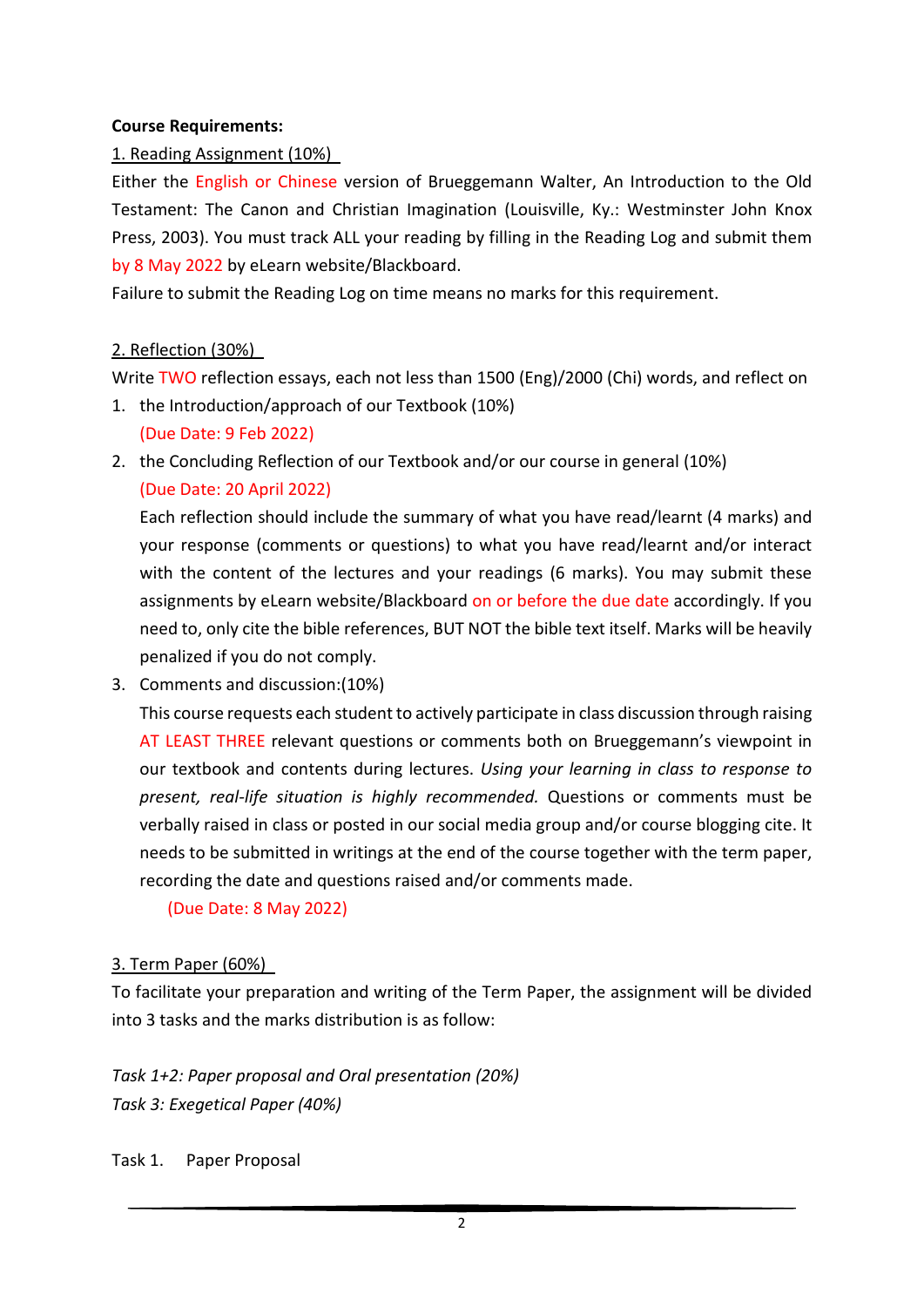Write 1 to 2 pages of proposal for your term paper. The following should be included:

- a. the proposed title and the thesis of the paper;
- b. preliminary: What critical issues associate with the Hebrew Bible you want to investigate? Why you want to explore in this area? What is/are the reason(s) that you make such proposal and choose such Biblical book? What is your intention to write such a paper?
- c. the research statement and/or question(s) [See class notes]
- d. What will be the methodology? Or what will be the interpretative approach/theory used?
- e. an outline of your term paper (with appropriate explanatory notes) ;
- f. the expected result of the paper; and
- g. a preliminary book list (two or three books that you intended to read/consult).

You are to submit your proposal to your lecturer at least 3 days before your oral presentation (see below). Marks will be given according to the degree of preparation (e.g. details of notes of explanation, delimitation of scope, expected difficulties, preliminary readings…etc..). Some topics for paper will be suggested during the classes; or you can consult the lecturer and/or tutor.

## Task 2. Oral presentation

Student is to make a presentation on his/her paper proposal individually or in group. Each presentation should NOT be more than 20 mins long and then open for class discussion. The aim is to let the student orally present and test his/her idea in front of the others before committing to his/her final draft. Marks will be given according to the clarity of the presented content, the organization of the presentation, and the manner of the response to the discussion questions.

## OPTION IF PRESENTATION CANNOT BE ARRANGED: Introductory Essay

In the case that the class size is too big and not every student can be arranged to have an oral presentation, some students can opt for writing not less than 2000 words an \*Introductory Essay\*. Content of the essay should include a literature review on EITHER an introduction to a methodology approach to the studies of Hebrew Bible OR an introduction to the content and critical issues of a biblical book. The essay is strongly suggested to be related to your exegetical term paper. You are to submit it on 9 April 2022 by eLearn website/Blackboard.

# Task 3. Term Paper

Write a Term Paper not less than 4000 words (and if you opt for writing an introductory essay, other than referring to this essay, no more than 10% of the content can be overlapped). Paper MUST be submitted via the Webpage of the Chinese University Plagiarism Identification Engine VeriGuide:

https://academic.veriguide.org/academic/login\_CUHK on 8 May 2021. A soft copy should be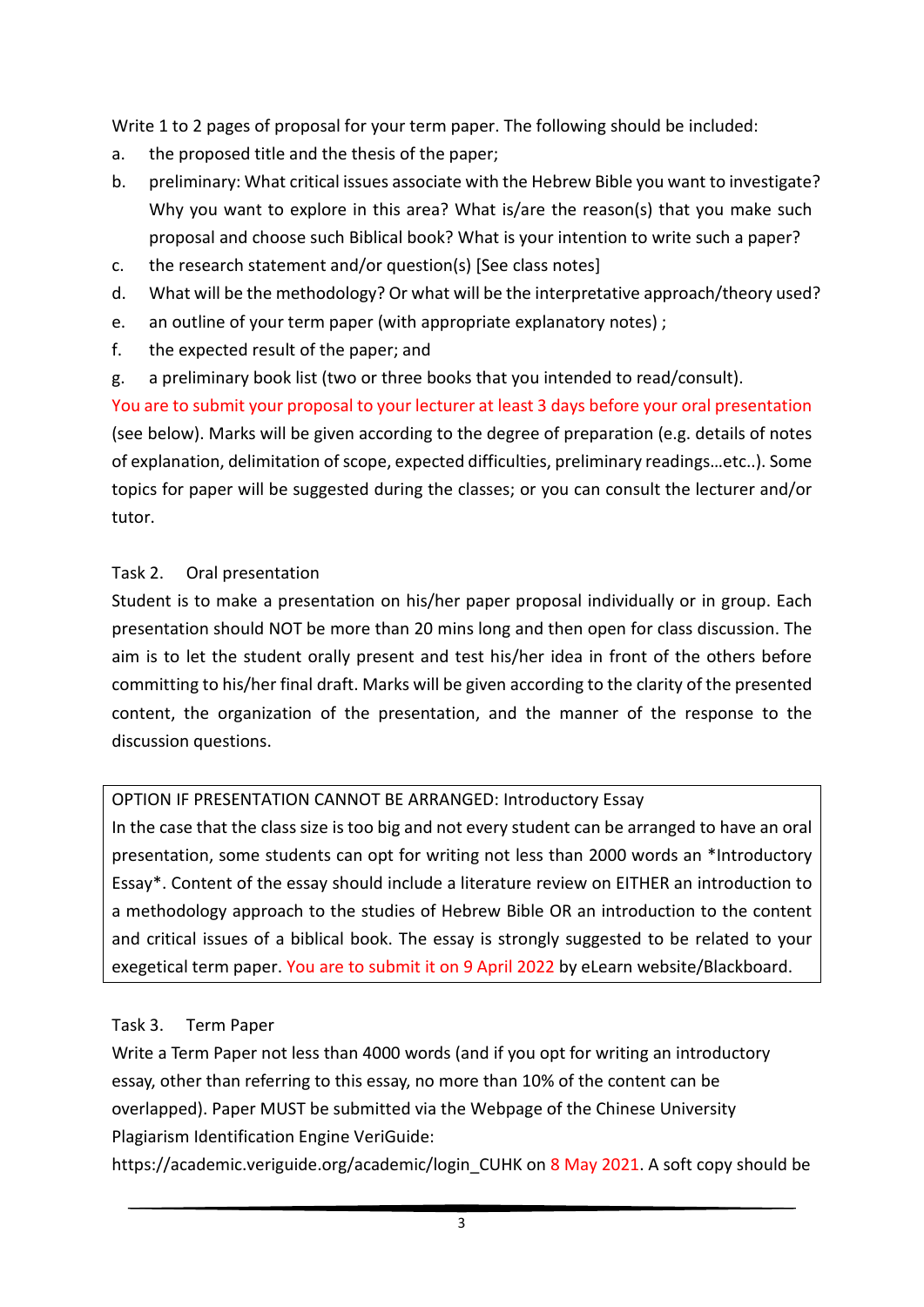posted onto the BLACKBOARD and give a printout of receipt and signed Academic Honesty Declaration Statement from VeriGuide (received via e-mail after you have submitted your assignment) to their tutors.

Note that the requirement for the undergraduate student will be weight heavier on an understanding of the content (here: the Hebrew Bible and its scholarship) and descriptive accuracy. Examples in order to clarify the requirements will be demonstrated during the first few tutorials. Also, refer to the Paper-grading Rubric on the next page.

NOTE: Attendance in lectures and tutorial are expected. Tutor will mark attendance for both. Less than 70% attendance is not accepted and will affect overall grade.

| <b>CATEGORY</b>                            | Excellent                                                                                                                                          | Good                                                                                                                                | Fair                                                                                                            | Poor/                                                                                                                |
|--------------------------------------------|----------------------------------------------------------------------------------------------------------------------------------------------------|-------------------------------------------------------------------------------------------------------------------------------------|-----------------------------------------------------------------------------------------------------------------|----------------------------------------------------------------------------------------------------------------------|
| Introduction/<br><b>Thesis</b>             | *exceptional<br>introduction that grabs<br>interest of reader and<br>states topic.<br>** thesis is exceptionally<br>clear, arguable, well-         | *proficient introduction<br>that is interesting and<br>states topic.<br>**thesis is clear and<br>arguable statement of<br>position. | *basic introduction that<br>states topic but lacks<br>interest.<br>** thesis is somewhat<br>clear and arguable. | Inadequate<br>*weak or no<br>introduction of topic.<br>**paper's purpose is<br>unclear/thesis is weak<br>or missing. |
| <b>Quality of</b><br>Information/          | developed, and a<br>definitive statement.<br>*paper is exceptionally<br>researched, extremely                                                      | *information relates to<br>the main topic.                                                                                          | *information relates to<br>the main topic, few                                                                  | *information has little<br>or nothing to do with                                                                     |
| Evidence                                   | detailed, and historically<br>accurate.<br>**information clearly<br>relates to the thesis.                                                         | **paper is well-<br>researched in detail and<br>from a variety of<br>sources.                                                       | details and/or examples<br>are given.<br>** shows a limited<br>variety of sources.                              | the thesis.<br>**information has weak<br>or no connection to the<br>thesis.                                          |
| Support of<br>Thesis/Analysis              | *exceptionally critical,<br>relevant and consistent<br>connections made<br>between evidence and<br>thesis.<br>**excellent analysis.                | *consistent connections<br>made between evidence<br>and thesis<br>**good analysis.                                                  | *some connections made<br>between evidence and<br>thesis.<br>**some analysis.                                   | *limited or no<br>connections made<br>between evidence and<br>thesis.<br>**lack of analysis.                         |
| Conclusion                                 | *excellent summary of<br>topic with concluding<br>ideas that impact reader.<br>**introduces no new<br>information.                                 | *good summary of topic<br>with clear concluding<br>ideas.<br>**introduces no new<br>information.                                    | *basic summary of topic<br>with some final<br>concluding ideas.<br>**introduces no new<br>information.          | *lack of summary of<br>topic.                                                                                        |
| Organization/<br>Development<br>of Thesis  | *exceptionally clear,<br>logical, mature, and<br>thorough development of<br>thesis with excellent<br>transitions between and<br>within paragraphs. | *clear and logical order<br>that supports thesis with<br>good transitions between<br>and within paragraphs.                         | *somewhat clear and<br>logical development with<br>basic transitions between<br>and within paragraphs.          | *lacks development of<br>ideas with weak or no<br>transitions between and<br>within paragraphs.                      |
| Citation/<br><b>Bibliography</b><br>Format | *conforms to academic<br>rules for formatting and<br>citation of sources are<br>perfect.                                                           | *conforms to academic<br>rules for formatting and<br>citation of sources with<br>minor exceptions.                                  | *frequent errors in<br>academic format.                                                                         | *lack of academic<br>format/numerous errors.                                                                         |

# A Paper-grading Rubric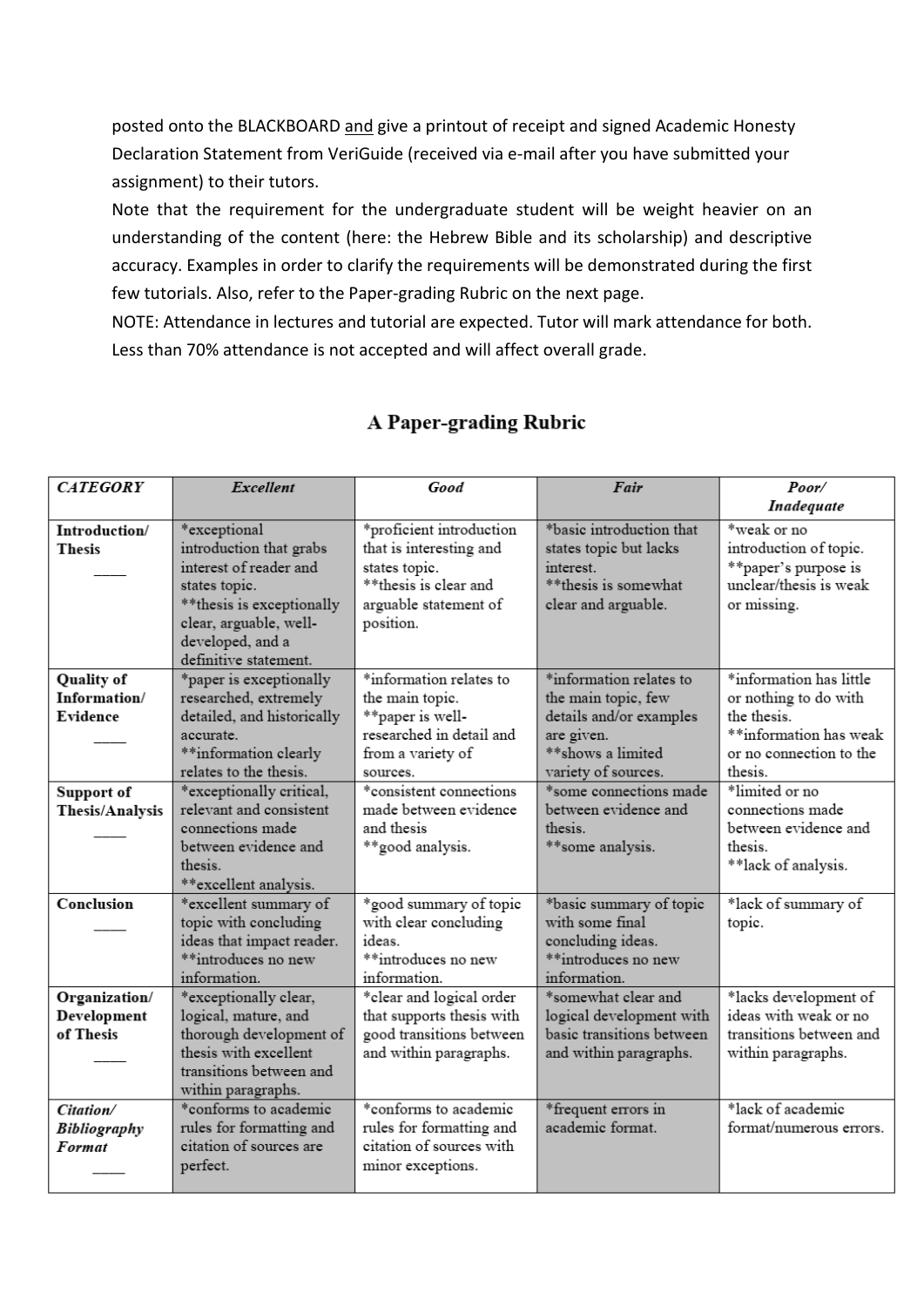#### ACADEMIC HONESTY AND PLAGIARISM

Attention is drawn to University policy and regulations on honesty in academic work, and to the disciplinary guidelines and procedures applicable to breaches of such policy and regulations. Details may be found at http://www.cuhk.edu.hk/policy/academichonesty/ .

With each assignment, students will be required to submit a signed declaration that they are aware of these policies, regulations, guidelines, and procedures. For group projects, all students of the same group should be asked to sign the declaration.

For assignments in the form of a computer-generated document that is principally text-based and submitted via VeriGuide, the statement, in the form of a receipt, will be issued by the system upon students' uploading of the soft copy of the assignment. Assignments without the receipt will not be graded by teachers. Only the final version of the assignment should be submitted via VeriGuide.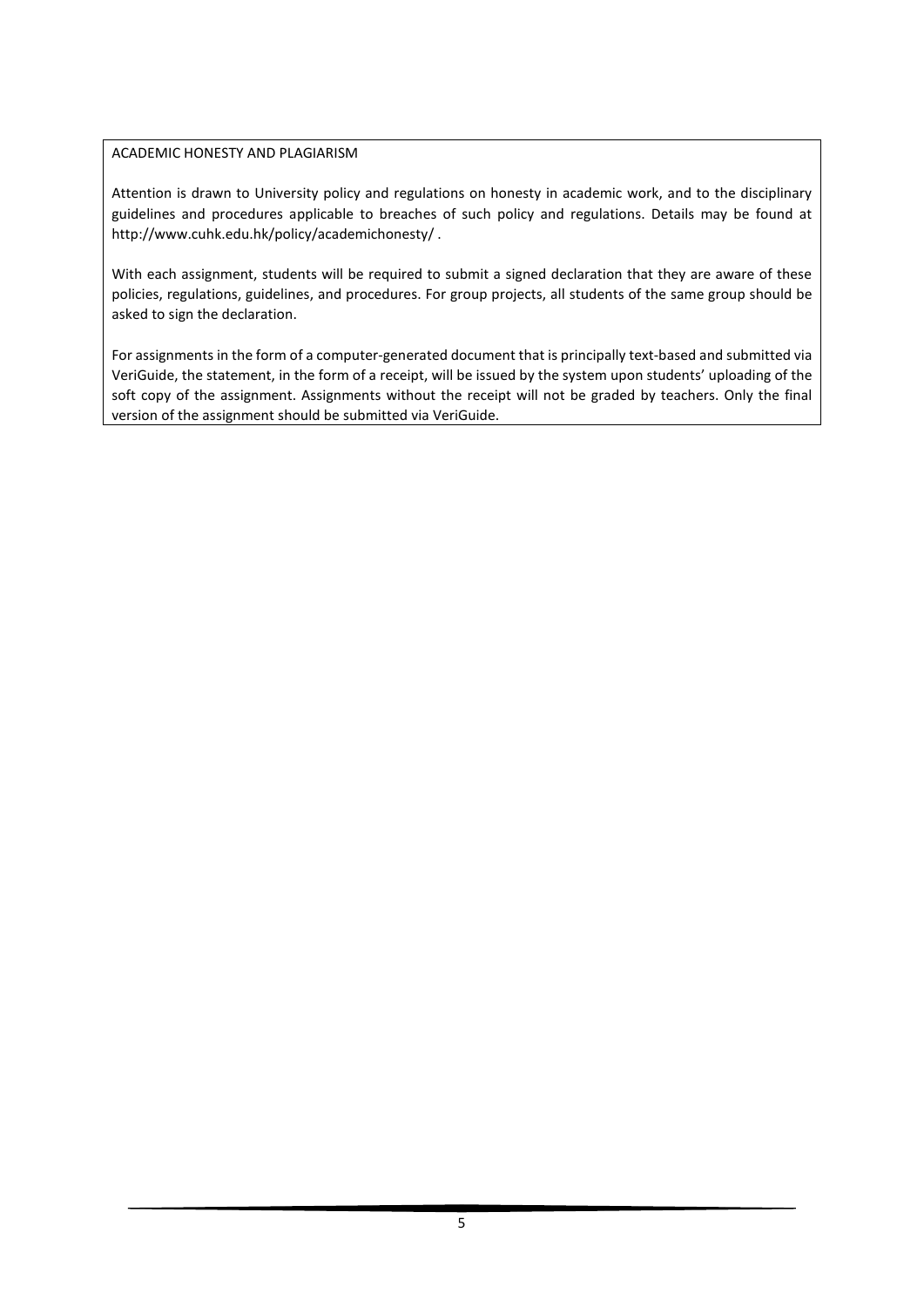## **Course Content and Schedule:**

The class will meet three periods each week for lectures and discussion. Occasional Tutorial will be arranged.

| Date         | <b>Topics</b>                        | <b>Key concepts</b>                                             | <b>Basic Readings</b>     |  |  |  |
|--------------|--------------------------------------|-----------------------------------------------------------------|---------------------------|--|--|--|
| Jan 12       | Introduction                         | Course Introduction; Introduction: Imaginative Remembering;     | Brueg, Ch1-2              |  |  |  |
|              |                                      | Literature and Genre                                            |                           |  |  |  |
| Jan 19       | Torah (1)                            | Introduction to Torah                                           | Brueg, Ch <sub>3</sub>    |  |  |  |
|              |                                      | Hebrew Bible as (Christian) Scripture                           |                           |  |  |  |
| Jan 26       | Torah (2)                            | Genesis; Exodus 1-18                                            | Brueg, Ch4-5              |  |  |  |
|              |                                      | Myth, Legend and ANET/Archaeology                               |                           |  |  |  |
| Jan 31-Feb 5 |                                      | Lunar New Year Period                                           |                           |  |  |  |
| Feb 9        | Torah (3)                            | Exodus 25-40, Leviticus, Number 1-10                            | Brueg, Ch6-7              |  |  |  |
|              |                                      | Cult and Priestly school                                        | Due: Reflection Essay (1) |  |  |  |
|              | Torah (4)                            |                                                                 |                           |  |  |  |
| Feb 16       |                                      | Exodus 19-24, Numbers 11-36, Deuteronomy<br>Law and Narrative   | Brueg, Ch8-10             |  |  |  |
|              |                                      |                                                                 |                           |  |  |  |
| Feb 23       | Prophets (1)                         | Introduction to the Prophets, Joshua, Judges                    | Brueg, Ch11-13            |  |  |  |
|              |                                      | History and Deuteronomistic History                             |                           |  |  |  |
| Mar 2        | Prophets (2)                         | 1 and 2 Samuel, 1 and 2 Kings                                   | Brueg, Ch14-15            |  |  |  |
|              |                                      | Narrative and Ideology                                          |                           |  |  |  |
| Mar 9        | Prophets (3)                         | Isaiah, Jeremiah, Ezekiel                                       | Brueg, Ch16-18            |  |  |  |
|              |                                      | Literary Prophet and Their Social World                         |                           |  |  |  |
| Mar 16       | Prophets (4)                         | Minor Prophets                                                  | Brueg, Ch19-21            |  |  |  |
|              |                                      | Twelve prophets as a book                                       |                           |  |  |  |
| Mar 23       | Writings (1)                         | Introduction to the Writings, Psalms                            | Brueg, Ch22-23            |  |  |  |
|              |                                      | The Canonical Study of the Psalms                               |                           |  |  |  |
| Mar 30       | Writings (2)                         | Job, Proverbs                                                   | Brueg, Ch24-25            |  |  |  |
|              |                                      | Wisdom Literature                                               |                           |  |  |  |
| Apr 1-Apr 9  | Reading Week Due: Introductory Essay |                                                                 |                           |  |  |  |
| Apr 13       | Writings (3)                         | Five Scrolls, Ezra-Nehemiah                                     | Brueg, Ch26,28            |  |  |  |
|              |                                      | Hebrew Bible and the early Judaism                              |                           |  |  |  |
| Apr 20       | Writings (4)/                        | Daniel, 1 and 2 Chronicles                                      |                           |  |  |  |
|              | Conclusion                           | Inner Biblical Interpretation in Apocalyptic Literature and the | Brueg, Ch27, 29-31        |  |  |  |
|              |                                      | Rewritten Bible                                                 | Due: Reflection Essay (2) |  |  |  |
|              |                                      | Concluding Reflection: Hiddenness of God                        |                           |  |  |  |

May 8: *Term Paper Due (including comments during class time and reading log)*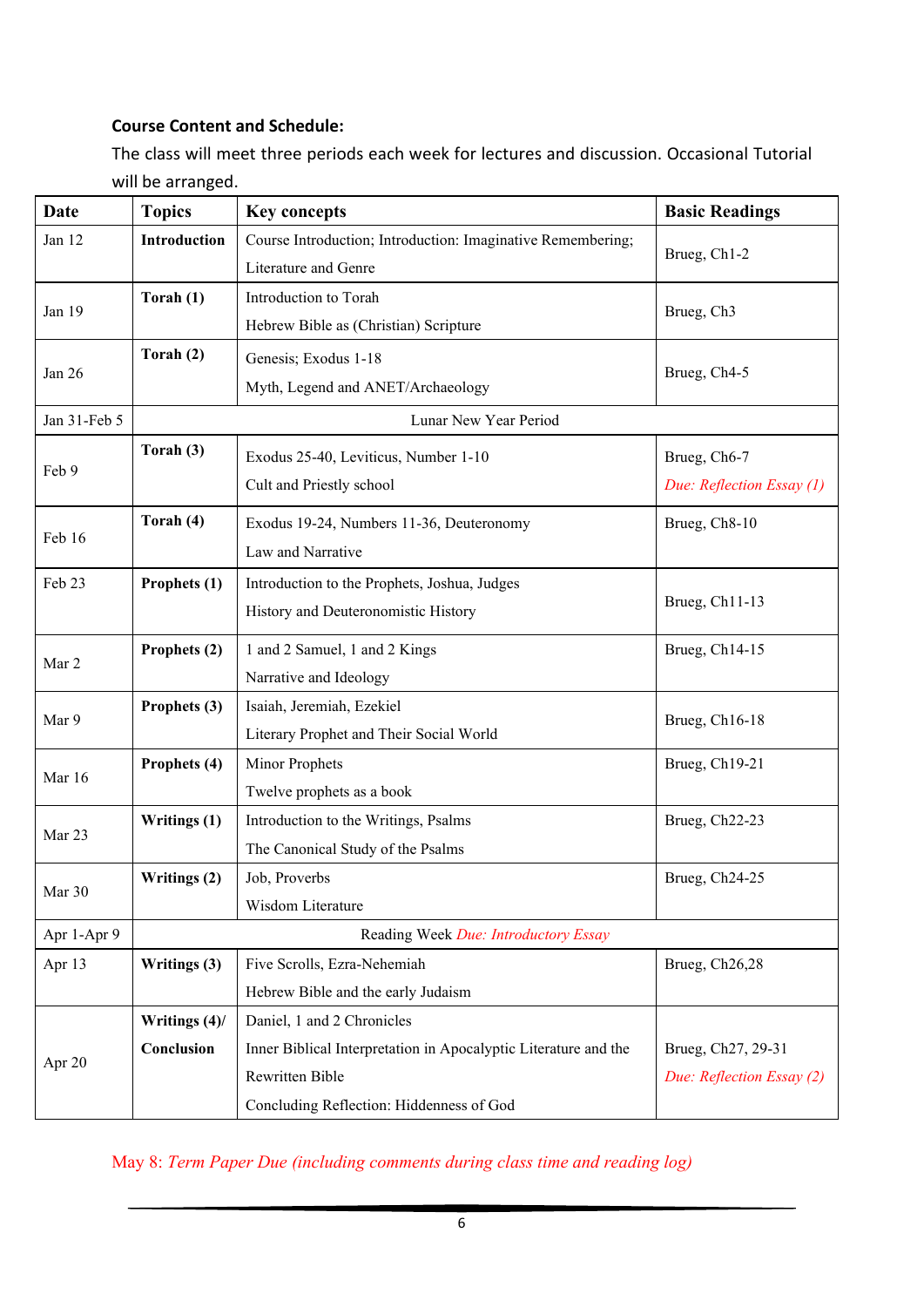Brueg = Brueggemann, Walter. An Introduction to the Old Testament: The Canon and Christian Imagination (Louisville, Ky.: Westminster John Knox Press, 2003). [CC-BS1140.3 .B78 2003] Second Edition, 2012. Chapters in the reading are according to  $2<sup>nd</sup>$  Edition.

(中譯本:布魯格曼著,許子韻譯《布氏舊約導論:正典與基督教的想像》香港:天道, **2012**)

The Old Testament: in English, preferred NRSV or NJB; in Chinese, preferred Revised Union Version.

\* Course material will be delivered via course webpage in [http://elearn.cuhk.edu.hk](http://elearn.cuhk.edu.hk/)

Other Old Testament Introductory books:

Recommended Books:

Note: Drane's book has a good list of books. Here are others and these are the ones you should consult for your assignments:

Bible Dictionary:

Anchor Bible Dictionary (REF BS 440.A54 vols. 1-6)

Ancient Near Eastern Texts:

James Pritchard, Ancient Near Eastern Texts relating to Old Testament Translators and Annotators (Princeton: Princeton University Press, 1969). (REF BS 1180.P83 1969)

Hallo, William W. and K. Lawson Younger. The Context of Scripture: Canonical Compositions, Monumental Inscriptions and Archival Documents from the Biblical World (3 vols.: Leiden; New York: Brill, 1997). (BS1180. C66 1997)

Barton, John (ed.). The Biblical World. (2 vols.; London; New York: Routledge, 2002).

- Carr, David McLain, An Introduction to the Old Testament: sacred texts and imperial contexts of the Hebrew Bible (Chichester, West Sussex, U.K.; Malden, MA: Wiley-Blackwell, 2010). [CC -BS1130 .C37 2010]
- Coggins, R. J. Introducing the Old Testament (Oxford; New York: Oxford University Press, 1992/2001). (BS 1140.2.C64 2001) check the new edition (2001).
- Collins, John C. Introduction to the Hebrew Bible (Minneapolis: Fortress Press, 2004).
- Coogan, Michael D. A Brief Introduction to the Old Testament: The Hebrew Bible in Its Context (New York/Oxford: Oxford University Press, 2009).

Collins, John C. Introduction to the Hebrew Bible (Minneapolis: Fortress Press, 2004).

Dell, Katherine. Opening the Old Testament (Oxford: Blackwell, 2008).